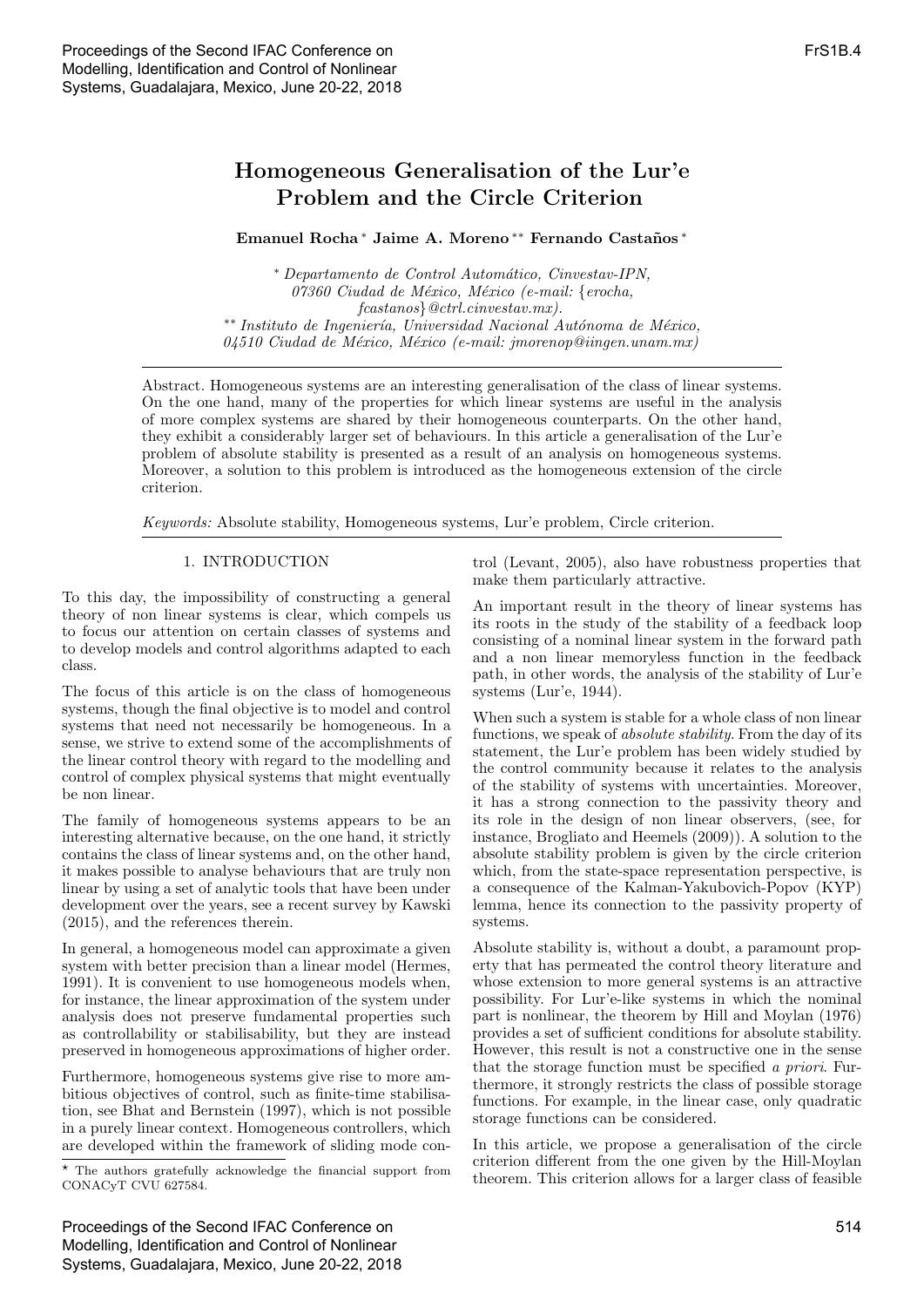storage functions, making it possible to consider nonquadratic ones in the analysis of Lur'e systems.

On the other hand, we focus on nominal systems and storage functions which are homogeneous, allowing a more constructive approach to the problem of finding the appropriate storage functions. It is possible, in principle, to use tools such as sum of squares (SOS) and Pólya's Theorem, to name a few.

The present article is organized as follows: Section 2 provides the necessary concepts for the rest of the document. Section 3 presents the problem of absolute stability in its classic form, as a reminder, and its generalisation to a class of homogeneous systems. Section 4 contains the main result of the article, which is the solution to the absolute stability problem by using a generalisation of the circle criterion. An example of an application of this result is presented in Section 5 and it is subject to discussion in Section 6. Finally, the conclusions of this work are given in Section 7.

#### 2. PRELIMINARIES

In this section, the concepts of homogeneous function, homogeneous vector field, and homogeneous Lyapunov function are presented. The term "homogeneity" throughout this work refers to the concept of *weighted homogeneity* (Sepulchre and Aeyels, 1996; Bacciotti and Rosier, 2006; Grüne, 2000). Let us start with some basic definitions:

Definition 1. A mapping

$$
\delta_{\varepsilon}^r x = (\varepsilon^{r_1} x_1, \dots, \varepsilon^{r_n} x_n)^T, \quad \forall \varepsilon > 0, \quad \forall x \in \mathbb{R}^n \setminus \{0\}
$$

is said to be a *dilation* on  $\mathbb{R}^n$ , where  $r = (r_1, r_2, \dots, r_n)^T$ and  $0 < r_i < \infty$ ,  $i = 1, 2, ..., n$ .

Definition 2. A function  $h : \mathbb{R}^n \to \mathbb{R}$  is said to be a homogeneous function of degree  $\sigma \in \mathbb{R}$  with respect to  $\delta_{\varepsilon}^r x$ , this is denoted as  $h \in H_{\sigma}$ , if  $h(\delta_{\varepsilon}^r x) = \varepsilon^{\sigma} h(x)$ . Definition 3. A system

$$
\dot{x} = f(x, u) \tag{1}
$$

where  $u \in \mathbb{R}$  is the input and  $x \in \mathbb{R}^n$  is the state vector, is said to be a *homogeneous system* of degree  $\tau$  with respect to  $\delta^r_\varepsilon x$  and  $\varepsilon^s u$  or, equivalently,  $f \in \underline{n_\tau}$  if

$$
f(\delta^r_{\varepsilon}x, \varepsilon^s u) = \varepsilon^{\tau} \delta^r_{\varepsilon} f(x, u). \tag{2}
$$

Notice that a vector field  $f(x, u(x)) = \sum_{j=1}^{n} f_j \frac{\partial}{\partial x_j}$  is homogeneous of degree  $\tau$  if and only if each component  $f_j$  is a homogeneous function of degree  $\tau + r_j$  with respect to the dilation  $\delta_{\varepsilon}^r x$ . Therefore, in particular, a linear vector field (as in the linear system  $\dot{x} = Ax + Bu$ ) is homogeneous of zero degree with respect to the standard dilation (this is  $r = (1, 1, \ldots, 1)^T$ .

Definition 4. A class  $C^1$  proper positive-definite homogeneous function  $V : \mathbb{R}^n \to \mathbb{R}_+$  is said to be a strict homogeneous Lyapunov function for the system  $\dot{x} = f(x)$ if

$$
\nabla V(x)f(x) < 0, \quad x \neq 0, \quad \text{where } \nabla V(x) = \frac{\partial}{\partial x}V(x).
$$

Apart from the previous definitions, let us introduce the following stability theorem to which we will refer in a

Proceedings of the Second IFAC Conference on Modelling, Identification and Control of Nonlinear Systems, Guadalajara, Mexico, June 20-22, 2018 forthcoming section.

Theorem 1. [Rosier (1992)] Let f be a vector field on  $\mathbb{R}^n$ such that the origin is a locally asymptotically stable (AS) equilibrium point. Assume that  $f \in \underline{n}_{\tau}$  for some  $r \in (0,\infty)^n$ . Then, for any positive integer p and any  $m > p \cdot \max_i \{r_i\}$ , there exists a strict Lyapunov function V for system  $\dot{x} = f(x)$ , which is  $\delta^r_{\varepsilon}$ -homogeneous of degree m and of class  $\hat{C}^{p}$ . As a direct consequence, the timederivative  $\dot{V} = \nabla V f \in H_{m+\tau}$ .

#### 3. PROBLEM STATEMENT

The solution to the Lur'e problem of absolute stability has a close relationship with a number of conjectures that either have been refuted by counterexamples or have not yet been confirmed. Nonetheless, these conjectures were the starting point from which the solution was reached. Let us, as a reminder, write Aizerman's and Kalman's, two of the most representative and well-known of these conjectures.

Consider the following feedback loop (Lur'e system).

$$
\dot{x} = Ax + Bu,\tag{3}
$$

$$
y = Cx \tag{4}
$$

$$
u = -\psi(t, y) \tag{5}
$$

where  $x \in \mathbb{R}^n$ ,  $u \in \mathbb{R}$  and  $y \in \mathbb{R}$  are, respectively, the state vector, the input and the output of the nominal system. Matrices  $A, B$ , and  $C$  are constant. The feedback interconnection (5) is given by a non-linear memoryless function which satisfies a *sector condition*, this is  $\psi \in$  $[k_1, k_2]$ , and it is said that  $\psi$  belongs to the sector  $[k_1, k_2]$ , if it satisfies

$$
(\psi(t, y) - k_1 y) (\psi(t, y) - k_2 y) \le 0
$$
  

$$
\forall t \in \mathbb{R}_+, \quad \forall y \in \mathbb{R}, \quad (6)
$$

where  $k_1, k_2$  are such that  $k_2 > k_1$ . The sector can also be defined by  $[k_1,\infty]$  if

$$
y(\psi(t, y) - k_1 y) \ge 0 \quad \forall \, t \in \mathbb{R}_+, \quad \forall \, y \in \mathbb{R}.\tag{7}
$$

Consider now the case  $\psi(t, y) = ky, k \in [k_1, k_2]$  in system (3)-(5). That is,  $\psi$  is a linear function in the sector  $[k_1, k_2]$ . Suppose that the resulting system is AS for all  $k \in [k_2, k_2]$ . Aizerman's conjecture (Aizerman, 1949) states that the feedback loop is absolutely stable, this is, the origin is globally AS (GAS) for any non linearity  $\psi \in [k_1, k_2]$ .

Furthermore, Kalman's conjecture (Kalman, 1957) states, broadly speaking, that the system (3)-(5) is absolutely stable if the following conditions are fulfilled:

K.I. The function  $\psi(y)$  is differentiable and such that  $k_1 < \psi'(y) < k_2.$ 

K.II. All linear feedback loops with  $\psi(y) = ky$ ,  $k \in [k_1, k_2]$  are AS.

As it is well-known, both conjectures are false. However, their importance lies in the theoretical point of view, since they lead to the question 'What additional properties does the linear system have to satisfy in order for the conjectures to be true?' An answer to this question is provided by the circle criterion in the frequency domain, which relates to the KYP lemma in the state-space formulation.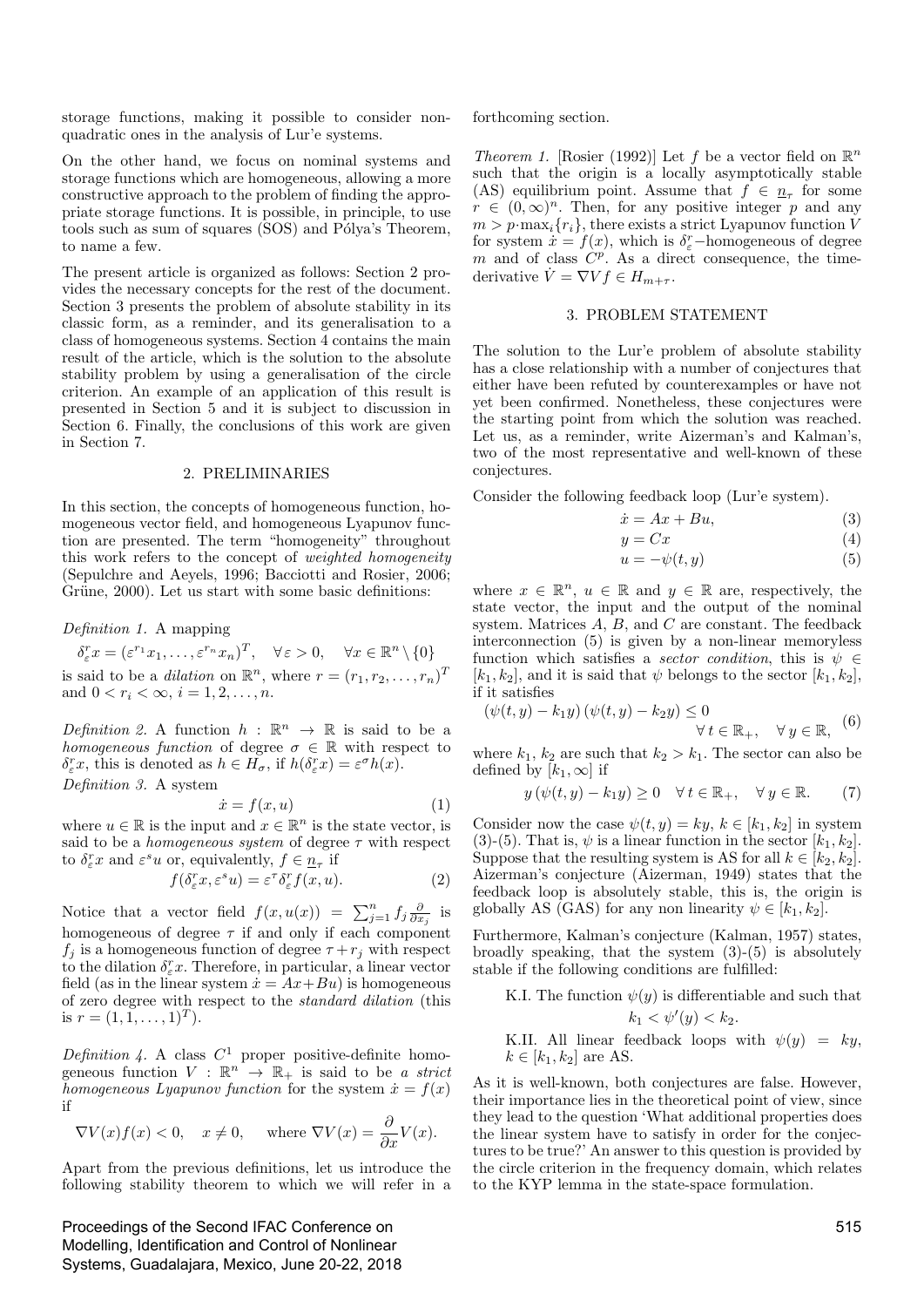3.1 Homogeneous extension of Lur'e problem



Figure 1. Lur'e-like system with a homogeneous block in the forward path.

Consider a generalisation of the Lur'e system (3)-(5):

$$
\dot{x} = f(x) + g(x)u,\tag{8}
$$

$$
y = h(x) \tag{9}
$$

$$
u = -\psi(t, y) \tag{10}
$$

as it is shown in Fig. 1, where  $x = (x_1, \ldots, x_n) \in \mathbb{R}^n$ represents the states of the block in the forward path, whereas  $u$  and  $y$ , the input and output of the block, respectively, are scalar quantities.

The vector field on the right hand side of (8) is considered to be continuous in x and homogeneous of degree  $\tau \in \mathbb{R}$ with respect to the dilations  $\delta_{\varepsilon}^r x$  and  $\varepsilon^s u$ .

Notice that, since the homogeneous feedforward block is affine in the input, it is required that  $f(x) \in \underline{n}_{\tau}$  and  $g(x) \in \underline{n}_{\tau-s}$ . Furthermore,  $h(x)$  in (9) is a continuous homogeneous function of degree  $\sigma > 0$  with respect to  $\delta_r^r x$  (i.e.  $h \in H_\sigma$ ).

Finally, the feedback interconnection (10) is given by a memoryless function satisfying a homogeneous sector condition .

This new sector condition is proposed by following the logic of Aizerman's conjecture, in such a way that the feedback function  $\psi$  is chosen in order for the closed loop to preserve the homogeneity of degree  $\tau$  of the block in the forward path. This is achieved by making  $\psi(t, y) = \gamma \phi(y)$ ,  $\gamma \in \mathbb{R}$ , with  $\phi(y)$  a homogeneous function of degree  $s/\sigma$ with respect to the dilation  $\varepsilon y$ , which implies  $u(\delta_{\varepsilon}^r x) =$  $\varepsilon^s u(x)$ . Therefore, from (2), the  $\delta_{\varepsilon}^r$ -homogeneity of degree  $\tau$  is preserved.

Definition 5. Let  $\psi : \mathbb{R}_+ \times \mathbb{R} \to \mathbb{R}$ . It is said that  $\psi$  belongs to the homogeneous sector

•  $[k_1, k_2]_\phi$ , if  $\psi(t, y)$  satisfies

$$
(\psi(t, y) - k_1 \phi(y)) (\psi(t, y) - k_2 \phi(y)) \le 0
$$
  
 
$$
\forall t \in \mathbb{R}_+, \quad \forall y \in \mathbb{R}, \qquad (11)
$$

where  $k_1$ ,  $k_2$  are constants satisfying  $k_1 < k_2$ , and  $\phi$ is a homogeneous function of degree  $s/\sigma$ ,  $\sigma > 0$ , with respect to  $\varepsilon > 0$ .

•  $[k_1, \infty]_\phi$ , if  $\psi(t, y)$  satisfies

$$
\begin{aligned} \phi(y) \left( \psi(t, y) - k_1 \phi(y) \right) &\ge 0 \\ \forall \, t \in \mathbb{R}_+, \quad \forall \, y \in \mathbb{R}. \end{aligned} \tag{12}
$$

where  $k_1 \in \mathbb{R}$  and  $\phi$  is a homogeneous function of degree  $s/\sigma$ ,  $\sigma > 0$ , with respect to  $\varepsilon > 0$ .

Proceedings of the Second IFAC Conference on Modelling, Identification and Control of Nonlinear Systems, Guadalajara, Mexico, June 20-22, 2018 The background presented thus far makes it possible to state the absolute stability problem for system (8)-(10) as follows:

Definition 6. Suppose that  $\psi$  in (10) satisfies a homogeneous sector condition. The closed loop system (8)-(10) is said to be absolutely stable if the origin is a GAS equilibrium.

Sufficient conditions for absolute stability of system (8)- (10) are presented in the following section.

#### 4. HOMOGENEOUS CIRCLE CRITERION

*Proposition 7.* The closed-loop system  $(8)-(10)$  is absolutely stable if

(i)  $\psi \in [k_1, \infty]_{\phi}$  and there exist a homogeneous Lyapunov function  $V(x) \in H_m$ ,  $m > \max_{1 \leq i \leq n} r_i$ , real functions  $M(x)$ , and  $L(x)$  such that  $L^2(x)$  is positive definite, satisfying the following equations

$$
\nabla V(x) \left( f(x) - k_1 g(x) \phi(h(x)) \right) = -L^2(x) \tag{13}
$$

$$
\nabla V(x)g(x) = M^2(x)\phi(h(x)) \tag{14}
$$

(ii)  $\psi \in [k_1, k_2]_{\phi}$ , with  $k = k_2 - k_1$ , and there exist a homogeneous Lyapunov function  $V(x) \in H_m$ ,  $m >$  $\max_{1 \leq i \leq n} r_i, L: \mathbb{R}^n \to \mathbb{R}^n$ , such that  $L^T(x)L(x)$  is a positive definite function, and  $M : \mathbb{R}^n \to \mathbb{R}^{\eta}$  for some value of  $\eta$ , which satisfy

$$
\nabla V(x) (f(x) - k_1 g(x)\phi(h(x)) = -L^T(x)L(x) \quad (15)
$$
  

$$
\nabla V(x)g(x) = k\phi(h(x))M^T(x)M(x) - 2L^T(x)M(x)
$$
(16)

Notice that the difference between this Proposition and the conditions for absolute stability derived from the dissipativity result by Hill and Moylan is the introduction of the homogeneous function or array of functions  $M(x)$ . In Section 6 this difference is further developed.

## Proof.

(i) The derivative of V along the trajectories of system  $(8)-(10)$  is given by

$$
\dot{V} = \nabla V (f - g\psi(t, h))
$$
  
=  $\nabla V (f - k_1 g\phi(h)) - \nabla V g (\psi(t, h) - k_1 \phi(h))$   
=  $-L^2 - M^2 \phi(h) (\psi(t, h) - k_1 \phi(h))$ 

The fact that  $\psi \in [k_1, \infty]_\phi$ , i.e.  $\phi(h) (\psi(t, h) - k_1 \phi(h)) \ge$ 0, implies  $\dot{V} \leq -L^2(x) < 0$ . This allows us to conclude that the origin is a GAS equilibrium of the closed-loop system.

(ii) The derivative of V along the trajectories of system  $(8)-(10)$  is given by

$$
\dot{V} = \nabla V(f - g\psi(t, h))
$$
\n
$$
= \nabla V(f - k_1 g\phi(h)) - \nabla Vg(\psi(t, h) - k_1 \phi(h))
$$
\n
$$
= -L^T L - (k\phi(h)M^T M - 2L^T M)(\psi(t, h) - k_1 \phi(h))
$$
\n
$$
= -\|L - M(\psi(t, h) - k_1 \phi(h))\|^2
$$
\n
$$
-M^T M (k_2 \phi(h) - \psi(t, h)) (\psi(t, h) - k_1 \phi(h))
$$

where  $\|\cdot\|$  is the Euclidean norm. Given that  $\psi \in [k_1, k_2]_{\phi}$ ,  $\dot{V} \leq -\|L - M(\psi(t, h) - k_1 \phi(h))\|^2 < 0$ . This allows us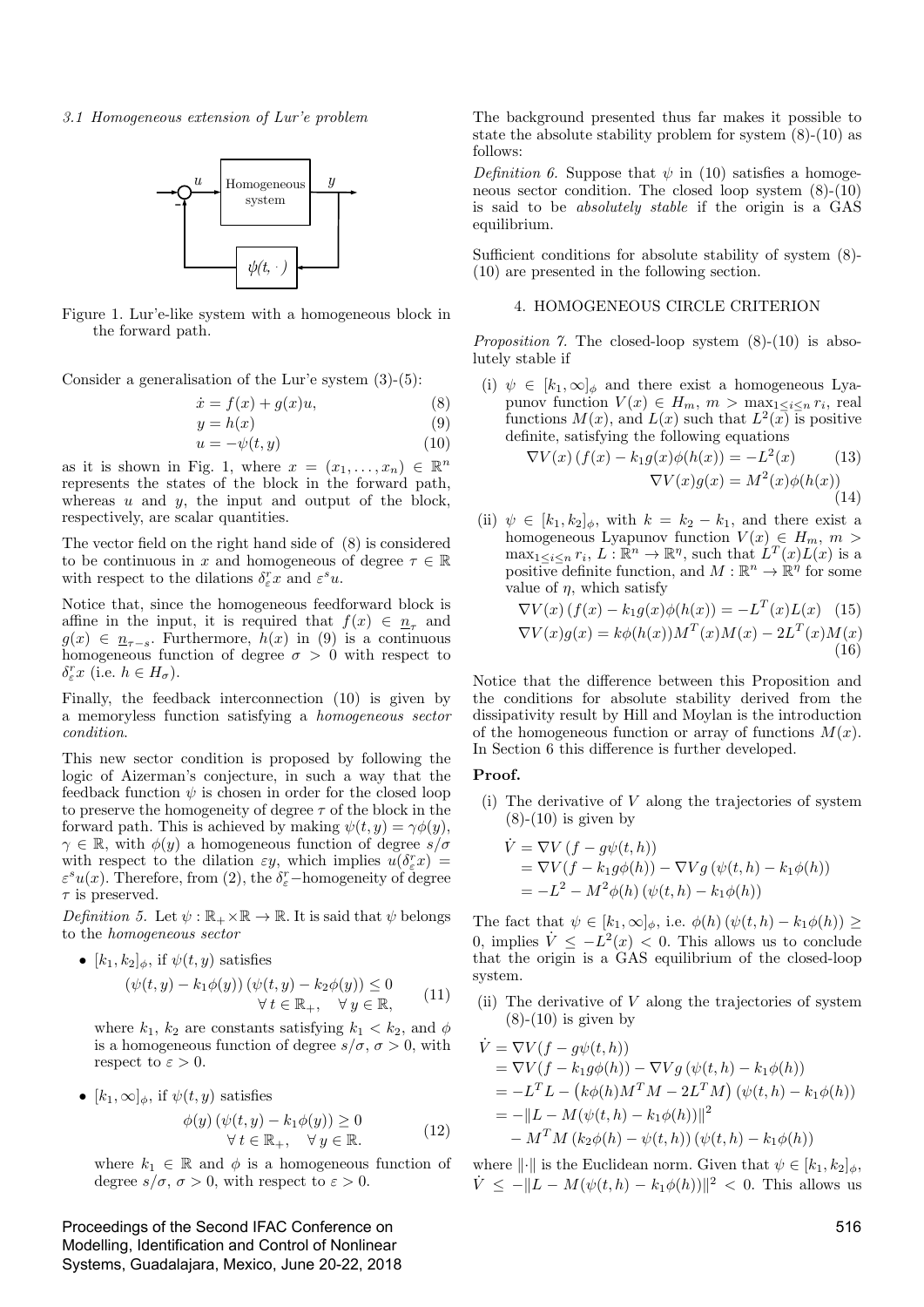to conclude that the origin is a GAS equilibrium of the closed-loop system.

## 5. EXAMPLES

Example 1. Consider the feedback loop

$$
\Sigma: \begin{cases} \dot{x}_1 = -a[x_1]^\rho + x_2, \\ \dot{x}_2 = -b[x_1]^{2\rho - 1} + u \\ y = h(x) = x_2 \end{cases}
$$
(17)

$$
(y = h(x) = x_2
$$

$$
u = -\psi(t, y), \quad \psi \in [k_1, \infty]_{\phi} \tag{18}
$$

$$
\phi(y) = \lfloor y \rfloor^{\frac{p}{\rho}} \tag{19}
$$

where  $|\cdot|^q = |\cdot|^q \text{sign}(\cdot), q \geq \mathbb{R}$ . The vector field  $\dot{x} =$  $(\dot{x}_1, \dot{x}_2)^T = f(x) + g(x)u$  is homogeneous of degree  $\tau = (\rho - \frac{1}{2})$  $1)/\rho$  with respect to the homogeneity weights  $(r_1, r_2)$  =  $(1/\rho, 1)$  and  $s = (2\rho - 1)/\rho$ . Moreover, the output  $y = h(x)$ is a homogeneous function of degree  $\sigma = 1$ .

The case  $\rho = 1/2$  corresponds to the *Super Twisting* algorithm (STA) (Levant, 1993), which has properties of robustness, precision and convergence to the origin in finite time. This algorithm is the basis for the construction of controllers, observers (Davila et al., 2005), and differentiators (Levant, 1998), in the frame of higher order slidingmode control.

The sufficient conditions for stability introduced in the previous section can be used in order to find a region in the space of parameters  $a, b$  for which there exists  $k_1$  such that the closed-loop system (17)-(19) is absolutely stable. Moreover, the values of  $k_1$  can also be found following this strategy.

Theorem 1 suggests a homogeneous Lyapunov candidate function. In order for the function to be of class  $C^1$ , we make *m* equal to 2. Given the homogeneity weights, the following function appears as a natural candidate:

$$
V = \frac{b}{2\rho}|x_1|^{2\rho} + \frac{1}{2}|x_2|^2 \tag{20}
$$

This function is positive definite if the constant  $b$  is positive.

Let us find a system of inequalities that guarantees the conditions in (13) and (14) are met. On the one hand, condition (16) is satisfied if

$$
\nabla V(x)g(x) = x_2 = \lfloor x_2 \rfloor^{\frac{2\rho - 1}{\rho}} M^2(x).
$$

This is achieved by making  $M^2(x) = |x_2|^{\frac{1-\rho}{\rho}}$ . On the other hand, we find that condition (13) is fulfilled if  $-\nabla V(f$  $k_1 g\phi(h) = L^2$  is a positive definite function, this is

$$
L^{2} = (a \lfloor x_{1} \rfloor^{\rho} - x_{2}) b \lfloor x_{1} \rfloor^{2\rho - 1}
$$
  
+ 
$$
\left(b \lfloor x_{1} \rfloor^{2\rho - 1} + k_{1} \lfloor x_{2} \rfloor^{\frac{2\rho - 1}{\rho}}\right) x_{2}
$$
  
= 
$$
ab \lvert x_{1} \rvert^{3\rho - 1} + k_{1} \lvert x_{2} \rvert^{\frac{3\rho - 1}{\rho}},
$$
 (21)

which is, clearly, positive definite if  $a > 0$  and  $k_1 > 0$ . Therefore, it is possible to assert the absolute stability of system  $(17)-(19)$  for such values of a, b, and  $k_1$ .

It should be noted that the Lyapunov function (20) is of class  $C^1$  if  $\rho > 1/2$ . In order to conclude on the absolute

Proceedings of the Second IFAC Conference on Modelling, Identification and Control of Nonlinear Systems, Guadalajara, Mexico, June 20-22, 2018

stability of the STA  $(\rho = 1/2)$ , tools of nonsmooth analysis can be used as those in Shevitz and Paden (1994), Clarke (1990), and Bacciotti and Ceragioli (1999).

Example 2. Let us consider now the same system with a different output, as follows

$$
\Sigma: \begin{cases} \dot{x}_1 = -a\lfloor x_1 \rfloor^{\rho} + x_2, \\ \dot{x}_2 = -b\lfloor x_1 \rfloor^{2\rho - 1} + u \\ y = h(x) = x_1 \end{cases}
$$
 (22)

$$
u = -\psi(t, y), \quad \psi \in [k_1, k_2]_{\phi} \tag{23}
$$

$$
\phi(y) = \lfloor y \rfloor^{2\rho - 1} \tag{24}
$$

The vector field is again homogeneous of degree  $\tau = (\rho - \mathcal{E})$  $1)/\rho$  with respect to the homogeneity weights  $(r_1, r_2)$  =  $(1/\rho, 1)$  and  $s = (2\rho - 1)/\rho$ . However, the output  $y =$  $h(x) = x_1$  is a homogeneous function of degree  $\sigma = 1/\rho$ .

 $\overline{Q}$ 

Conditions (15) and (16) can be used in order to find a region in the space of parameters  $a, b$  for which there exist  $k_1$  and  $k_2$  such that the feedback loop (22)-(24) is absolutely stable. Following a similar approach to that of the previous example, the following homogeneous Lyapunov candidate function (Moreno et al., 2014) is proposed:

$$
V = \frac{\gamma_1}{3\rho}|x_1|^{3\rho} - |x_1|^{2\rho}x_2 + \frac{\gamma_2}{3}|x_2|^3.
$$

In order for this function to be positive definite, the inequalities

$$
\gamma_1 - 2\rho c^{3/2} > 0
$$
 and  $\gamma_2 - c^{-3} > 0$  (25)

have to be satisfied, for some  $c > 0$ . This is due to the fact that for any real numbers  $\alpha > 0$ ,  $\beta > 0$ ,  $c > 0$ ,  $p > 1$ , and  $q > 1$  with  $p^{-1} + q^{-1} = 1$ , the following inequality (Young's inequality) holds

$$
\alpha\beta < \frac{c^p}{p}\alpha^p + \frac{c^{-q}}{q}\beta^q.
$$

Therefore,

$$
V \ge \frac{1}{3\rho} \left( \gamma_1 - 2\rho c^{3/2} \right) |x_1|^{3\rho} + \frac{1}{3} \left( \gamma_2 - c^{-3} \right) |x_2|^3.
$$

The inequalities in (25) are equivalent to  $\gamma_1 > 2\rho c^{3/2}$  and  $c^3 > \frac{1}{\gamma_2}$ . Thus, a necessary and sufficient condition for the positivity of V is that  $\gamma_2 \gamma_1^2 > 4\rho^2$ .

Let us find a system of inequalities that guarantees the conditions in (15) and (16) are met. On the one hand, condition (16) is satisfied if

$$
\nabla V(x)g(x) = -[x_1]^{2\rho} + \gamma_2[x_2]^2
$$
  
=  $(k[x_1]^{2\rho-1}M(x) - 2L(x))^T M(x)$ .

This can be achieved by making

$$
M(x) = k^{-1/2} \begin{pmatrix} |x_1|^{1/2} \\ \gamma_2^{1/2} |x_1|^{\frac{1-2\rho}{2}} |x_2| \\ 0 \end{pmatrix}, \text{ and}
$$

$$
L(x) = \begin{pmatrix} k^{1/2} |x_1|^{\frac{4\rho - 1}{2}} \\ \frac{\gamma_2^{1/2} k^{1/2}}{2} \left( |x_1|^{\frac{2\rho - 1}{2}} |x_2| + |x_1|^{\frac{2\rho - 1}{2}} x_2 \right) \\ L_3(x) \end{pmatrix}.
$$

517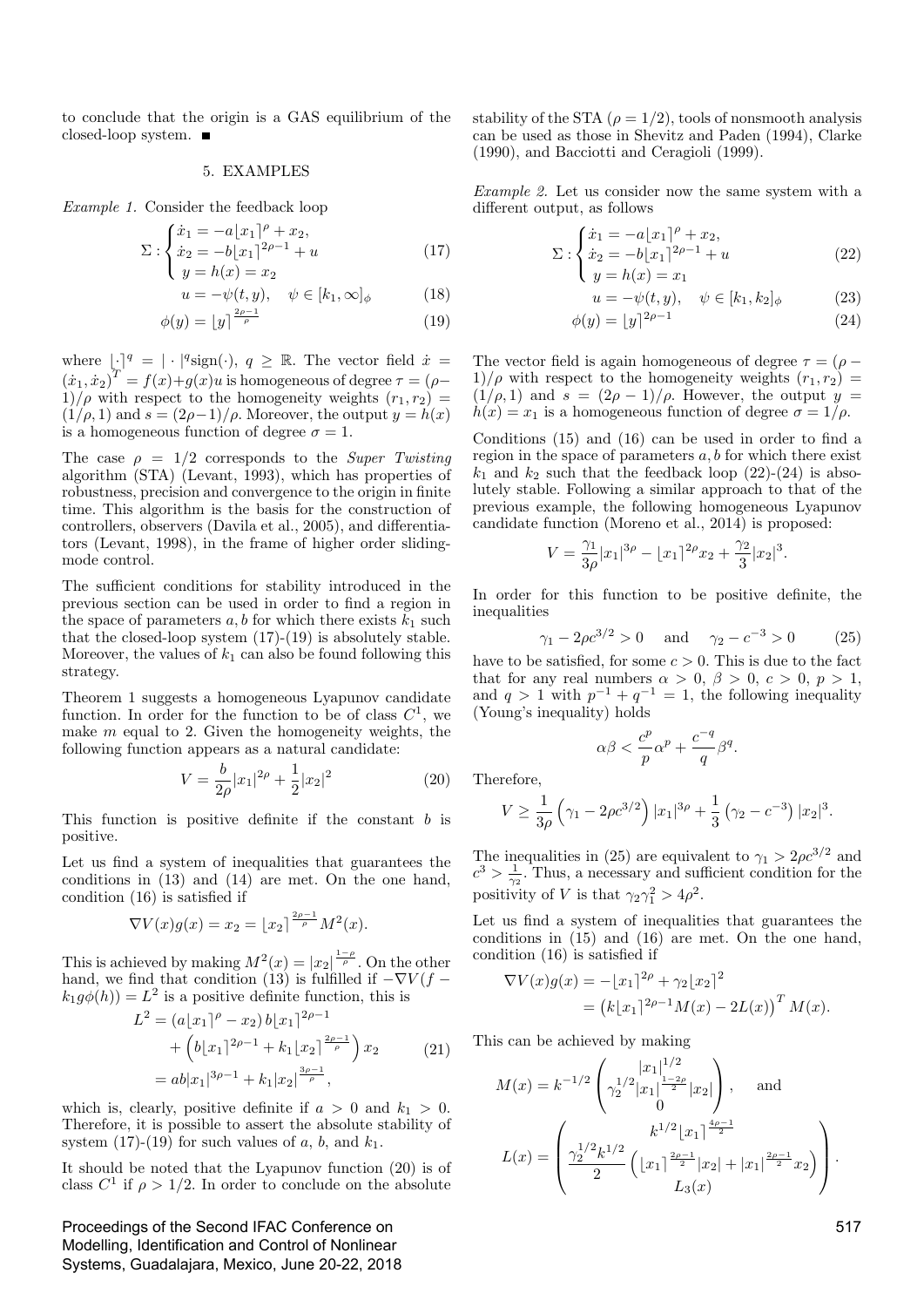On the other hand, we find that condition (15) is fulfilled if  $L_3^2 = -\nabla V(f - k_1 g\phi(h)) - L_1^2 - L_2^2$  is a positive definite function, this is

$$
L_3^2 = (a\lfloor x_1 \rfloor^{\rho} - x_2) \left( \gamma_1 \lfloor x_1 \rfloor^{3\rho - 1} - 2\rho |x_1|^{2\rho - 1} x_2 \right)
$$
  
+ 
$$
(b + k_1) \lfloor x_1 \rfloor^{2\rho - 1} \left( \gamma_2 \lfloor x_2 \rfloor^2 - \lfloor x_1 \rfloor^{2\rho} \right)
$$
  
- 
$$
\gamma_{12} k |x_1|^{4\rho - 1} - \frac{k\gamma_2}{2} |x_1|^{2\rho - 1} |x_2|^2
$$
  
+ 
$$
\frac{k\gamma_2}{2} |x_1|^{2\rho - 1} \lfloor x_2 \rfloor^2
$$
  
= 
$$
|x_1|^{2\rho - 1} \left( \frac{|x_1|^{\rho}}{x_2} \right)^T Q(x) \left( \frac{|x_1|^{\rho}}{x_2} \right),
$$

where

$$
Q(x) = \begin{pmatrix} Q_{11} & Q_{12} \\ Q_{12} & Q_{22}(x) \end{pmatrix}
$$
  
= 
$$
\begin{pmatrix} a\gamma_1 - (b+k_1+k) & -\frac{\gamma_1 + 2\rho a}{2} \\ -\frac{\gamma_1 + 2\rho a}{2} & Q_{22}(x) \end{pmatrix},
$$

with

$$
Q_{22}(x) = 2\rho - \gamma_2 \left(\frac{k}{2} - \left(b + k_1 + \frac{k}{2}\right) \lfloor x_1 x_2 \rfloor^0\right).
$$

Observe that for  $x_1x_2 < 0$ ,  $L_3^2(x)$  is positive if and only if  $Q_{11} > 0$  and  $2\rho - \gamma_2 (b + k_1 + k) > 0$ .

Notice also that  $L_3^2(x)$  is positive if and only if  $Q(x)$  is a positive definite matrix for  $x_1x_2 > 0$  or, equivalently,  $Q_{11} > 0$  and

$$
Q_{11}(2\rho + \gamma_2(b + k_1)) > \left(\frac{\gamma_1 + 2\rho a}{2}\right)^2.
$$

In summary, system  $(17)-(19)$  is absolutely stable if there exist  $k_1 \in \mathbb{R}$ ,  $k \geq 0$ ,  $\gamma_1$ , and  $\gamma_2$  such that following inequalities are satisfied:

$$
\gamma_2 \gamma_1^2 > 4\rho^2
$$
  
\n
$$
Q_{11} = a\gamma_1 - (b + k_1 + k) > 0
$$
  
\n
$$
Q_{11} (2\rho + \gamma_2 (b + k_1)) > \frac{1}{4} (\gamma_1 + 2\rho a)^2
$$
\n
$$
2\rho - \gamma_2 (b + k_1 + k) > 0
$$
\n(26)

Notice that when the inequalities in (26) are true,  $L^2(x)$ is positive definite only if  $\rho = 1/2$ . For other values of  $\rho$ , it is positive semidefinite. However, for the case in which  $\psi$  does not depend directly on t, asymptotic stability still holds due to the invariance principle.

A plot of the region of parameters that renders system  $(17)-(19)$  absolutely stable can be found using inequalities  $(26)$ , as shown in Fig. 2.

#### 6. DISCUSSION

As it was stated in Section 3, the circle criterion that provides a solution to the Lur'e problem has a close relationship with the prominent KYP lemma. This lemma, in turn, offers a tool in the state-space to find out whether or not a system is (strictly) positive real, a property intimately related to the concept of passivity.

Proceedings of the Second IFAC Conference on Modelling, Identification and Control of Nonlinear Systems, Guadalajara, Mexico, June 20-22, 2018



Figure 2. Regions of absolute stability in the space of parameters for different values of  $\rho$  and  $k=2$ .

Therefore, the circle criterion brings a two-way connection between the solution to the Lur'e problem and the concept of passivity, which is a recurring theme in the literature of non linear systems theory. However, the generalisation that we propose does not have such an immediate connection to conditions for passivity as those of Hill-Moylan; the difference comes from the introduction of the term  $M(x)$ .

Making  $M(x) = 1$ , that is if conditions (15), (16) were instead

$$
\nabla V(x) \left( f(x) - k_1 g(x) \phi(h(x)) \right) = -L^2(x) \tag{27}
$$
  

$$
\nabla V(x) g(x) = k \phi(h(x)) - 2L(x), \tag{28}
$$

then, the conditions are equivalent to the cited Hill-Moylan conditions of passivity for the system

$$
\begin{aligned} \dot{x} &= f(x) + g(x)(\bar{u} - k_1 \phi(h(x))) \\ \bar{y} &= k \phi(h(x)) + \bar{u}, \end{aligned}
$$

which is a loop transformation as those found in the literature of nonlinear systems regarding the absolute stability problem (Vidyasagar, 2002) (Khalil, 1996). However, if these conditions were satisfied there would be an undesirable restriction on the degree of homogeneity of  $V(x)$ .

To illustrate this, let us take the case of Example 2. The conditions in (27) would force the homogeneity degree of  $V(x)$  (which we denote as m) to be equal to  $2s - \tau$ . This is because equation (28) and the fact that  $V, g$ ,  $\phi(h)$ , and L are  $\delta_{\varepsilon}^r$  homogeneous of degrees  $m, \tau - s$ , s, and s, respectively, imply that the homogeneity degree of  $\nabla V(x)g(x)$  is equal to that of  $\phi(h(x))$ . This is  $m+\tau-s=s$ . In this case  $s = (2\rho - 1)/\rho$ , and  $\tau = (\rho - 1)/\rho$ . Therefore, the degree of homogeneity of  $V$  would necessarily be equal to  $2s - \tau = (3\rho - 1)/\rho$ .

As the interest of this article is to work with functions as those described by Theorem 1, the recently found value of m allows to propose functions of class  $C^{1}$  only if  $\rho > 2/3$ (because this requires m to be greater than  $\max\{1/\rho, 1\}$ , therefore  $(3\rho - 1)/\rho > 1/\rho$  which implies  $\rho > 2/3$ ). Introducing  $M(x)$  allows to choose an arbitrary homogeneity degree for the function  $V(x)$ , which translates to V being differentiable an arbitrary number of times.

Equally remarkable is the fact that the homogeneous sector condition introduced in Section 3 enables the analysis of closed-loop systems with feedback functions having different properties, for instance, non-Lipschitz functions at